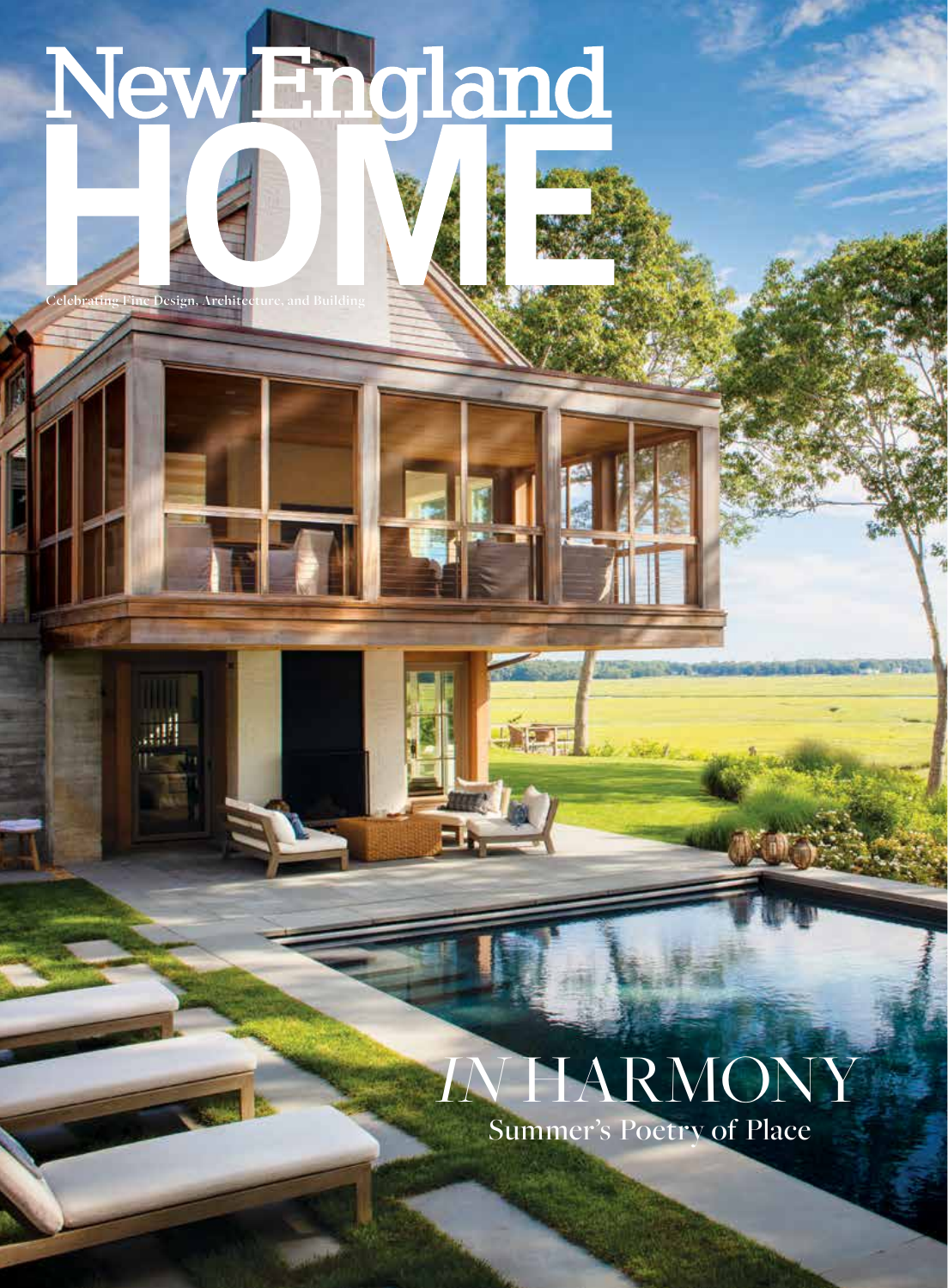## **Here<sup>&</sup>There** | THINGS WE LOVE

**Precision Large Linear Chandelier**  by Kelly Wearstler for Visual Comfort, Circa Lighting, Boston Design Center, *circalighting.com*; Light Room, Boston, *lightroomne.com*

## **Line Item**

Graphic, linear pendants add an exclamation point to kitchen islands, billiard tables, and dining spaces. PRODUCED BY LYNDA SIMONTON

**Perren Large Linear Chandelier** by Ralph Lauren for Visual Comfort, Circa Lighting, Boston Design Center, *circalighting.com;* Light Room, Boston, *lightroomne.com*

**LED Pendant** by Koncept, System 7 Experience Center, Boston Design Center, *structure. systemseven.com*

> **Bend Linear Chandelier** by Arteriors Home and Workshop/APD, Lucía Lighting & Design, Lynn, Mass., *lucialighting.com*

**Axis Pivot Chandelier** by Hammerton Studio, Rockingham Electrical Supply Company, locations throughout N.H., Maine, and Mass., *rockinghamelectric.com*